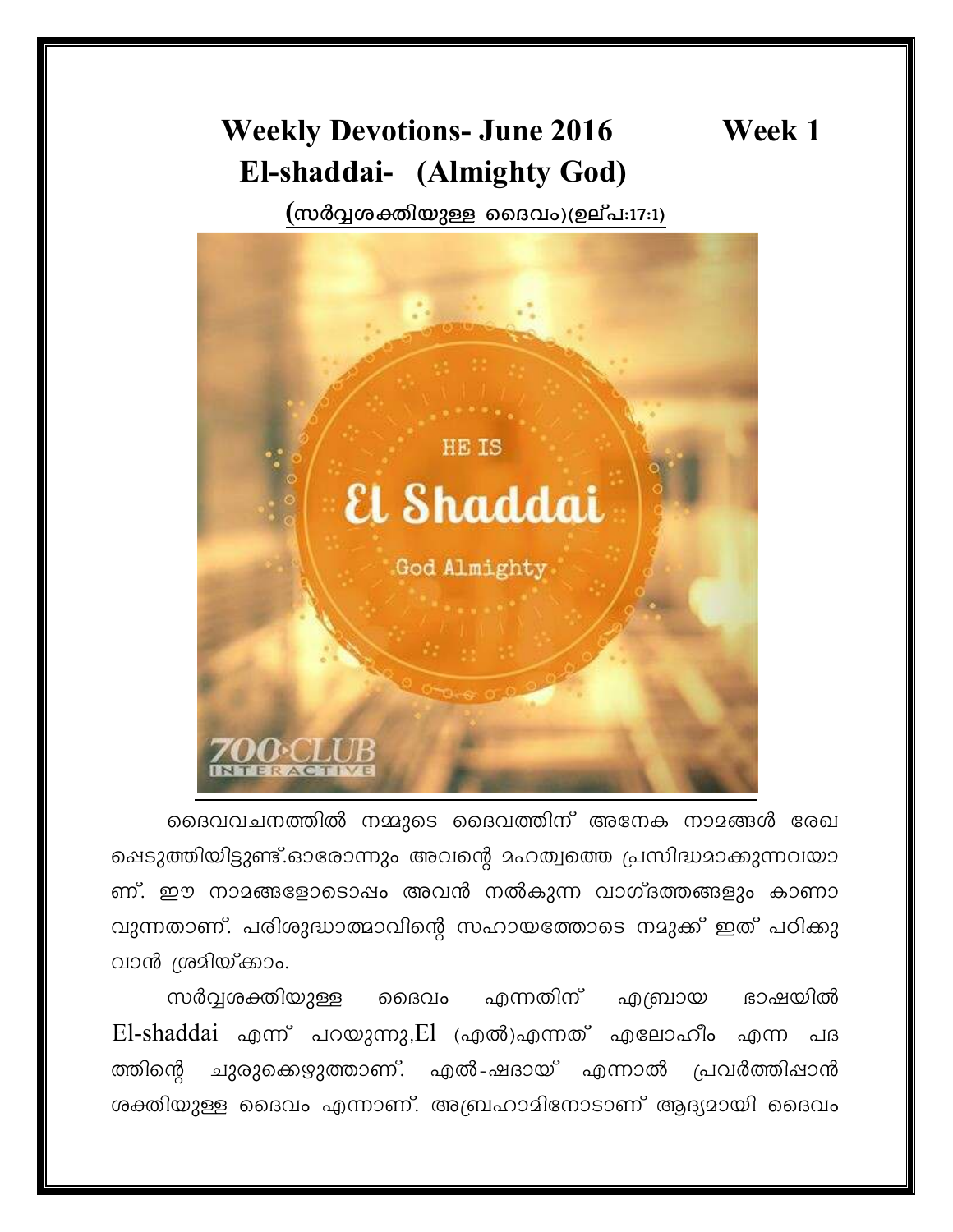പറയുന്നത്.അവന്റെ സകലപ്രശ്നങ്ങളും പരിഹരിഷാൻ ഇപ്രകാരം യഹോവ മാത്രം മതി എന്ന പ്രസ്താവനയാണ് ഇത്. എൽ-ഷദായ് (Elshaddai) എന്ന വാക്കിന് മൂന്ന് അർത്ഥങ്ങളുണ്ട്.

(1) ചോദിയ്ക്കുന്നതിലും നിനയ്ക്കുന്നതിലും പരമായി അനുഗ്ര ഹിക്കുന്ന സർവ്വശക്തൻ



വിശ്വാസികളുടെ പിതാവായ അബ്രഹാം എന്ന പദവി ലഭിയ്ക്കും, ഞാൻ നിനക്ക് പരിചയും നിന്റെ അതിമഹത്തായ പ്രതിഫലവും ആകു ന്നു, നിന്റെ സന്തതികൾ അനുഗ്രഹിക്കപ്പെട്ടവരായി ദേശം കൈവശമാക്കും എന്ന വാഗ്ദത്തങ്ങൾ ലഭിച്ചിട്ടും മക്കളില്ലാത്തവൻ ഒരു നിമിഷം, യഹോവേ ഇത് എഷോൾ ലഭിക്കും എന്ന് ചിന്തിയ്ക്കും. 99 വയസ്സായ അബ്രാം ചിന്തിച്ചതും. സർവ്വശക്തനായ ദൈവത്തിന് വാഗ്ദത്തം ഇതാണ് നിവർത്തിയാക്കുന്നതിന് സ്വഭാവികമായ വഴി ഇല്ലെങ്കിലും ഒരു അത്ഭുത ത്തിലൂടെ അത് നിവർത്തിക്കുവാൻ കഴിയും. അബ്രാമിന്റെ കുറവ് ദൈവം പരിഹരിക്കുവാൻ താമസിച്ചതിന് കാരണമുണ്ട്.

ദൈവവും അബ്രാമും തമ്മിലുള്ള നിത്യനിയമം അദ്ദേഹം അനുസ രിച്ചേ മതിയാകുകയുള്ളൂ. അഷോൾ ബഹുജാതികൾക്കു പിതാവാകുന്ന അദ്ദേഹത്തിന്റെ പേർ അബ്രഹാം എന്നാകുന്നു. മറ്റൊരു കാര്യം നമുക്ക് കഴിയുകയില്ല എന്ന് നാം സമ്മതിക്കുന്ന സാഹചര്യം ആകുമ്പോൾ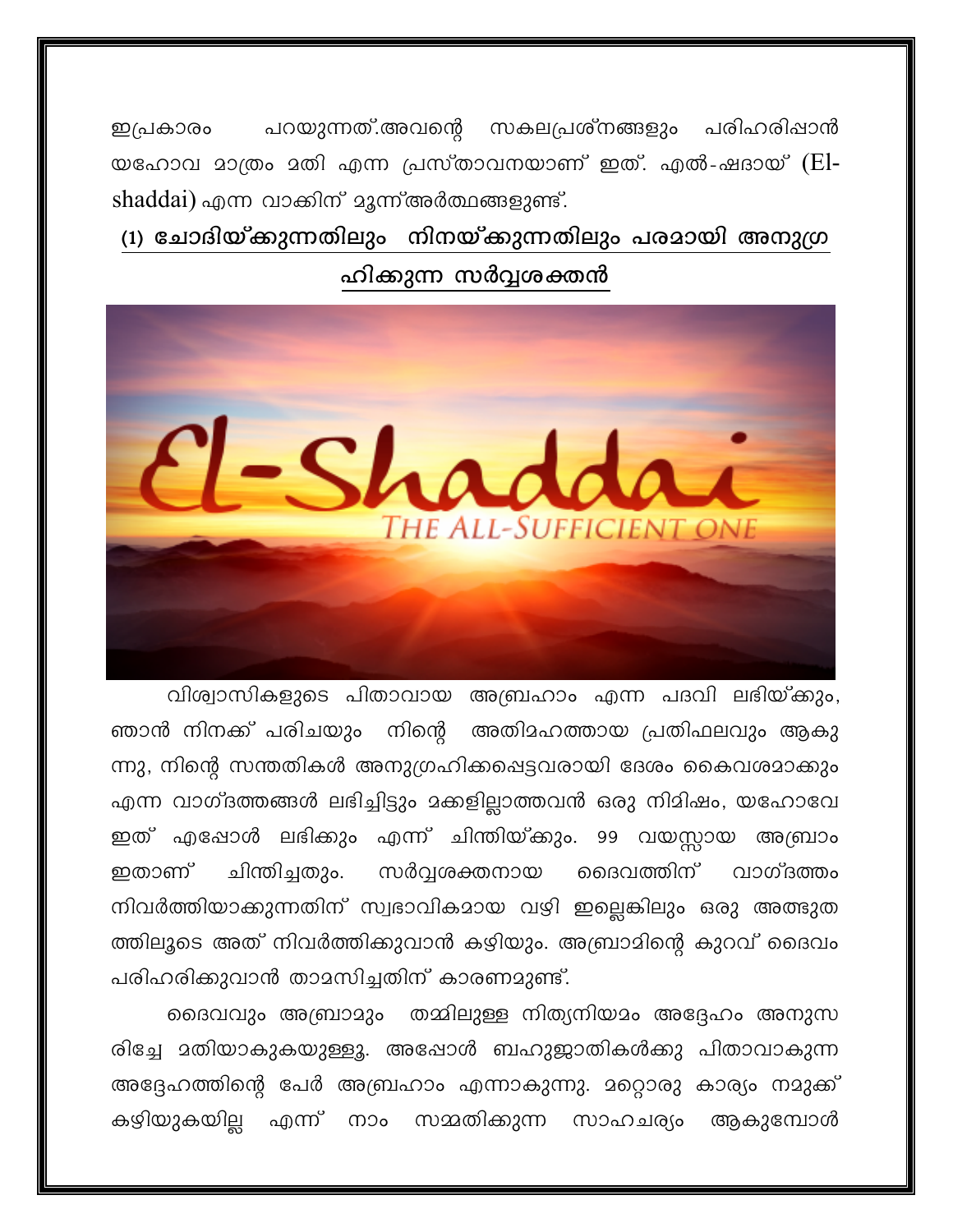മാത്രമേ ലഭിച്ച നന്മ ദൈവത്തിന്റെ ദാനമെന്ന് നാം സമ്മതിക്കുകയുള്ളൂ. ഈ രണ്ട് കാര്യങ്ങൾ പൂർത്തിയായഷോൾ അബ്രഹാം അനുഗ്രഹലബ്ദി പ്രാപിച്ചു. താൻ വിചാരിച്ചതിലധികമായി ദൈവം അനുഗ്രഹിച്ചതിനാൽ താൻ ഇനിയും ദൈവത്തെ സ്തുതിക്കുമെന്ന് ദാവീദു രാജാവ് പ്രഖ്യാ പിച്ചു (2ശ22:6:20,21ഉടമ്പടികൾ, അനുസരിച്ചാൽ കല്പനകൾ ഇവ നമ്മെയും അവൻ അനുഗ്രഹിക്കും .(ഉല്പ:17:13)(റോമ:2:28-29) ഇവ പഠി ക്കുക, അനുസരിക്കുക.

## (2).മനസ്സലിവും സ്നേഹവുമുള്ള താതൻ

2 കൊരിന്ത്യർ(1:3) ൽ പറയുന്നു മനസ്സലിവും സർവ്വാശ്വാസുമുള്ള ദൈവ മെന്ന് , നാം ദൈവത്തെ പിതാവിന്റെ സ്ഥാനത്തു കാണുന്നു. അമ്മയെ <u> മാറോടണയ്കുന്ന സ്ഥാനത്തും</u> നമുക്ക് താതനെ ഷോലെ നമെ കാണാം.അത് നമുക്കാശ്വാസം നൽകുന്നു. ഒരു സ്ത്രീയ്ക്ക് താൻ പ്രസ വിച്ച കുഞ്ഞിനെ മറക്കുവാൻ കഴിയുകയില്ല. അവൾ മറന്നാലും നമ്മുടെ താതൻ മറക്കുന്നില്ല.നമ്മോട് മനസ്സലിവുള്ളവനാണ് കർത്താവ്.

നയീനിലെ വിധവയുടെ കണ്ണുനീർ കണ്ട് മനസ്സലിഞ്ഞവൻ അവളുടെ ഏകമകന്റെ ശവമഞ്ചത്തിൽ തൊട്ടു, ജീവൻ നഷ്ടമായവന്റെ ജീവൻ മടക്കി നൽകി.(ലൂക്കോ:7:11-17).അമയോ, കാഴ്ചക്കാരോ, ശിഷ്യൻമാരോ വിചാരി ച്ചതിലും അഷുറമായി സ്നേഹനിധിയായ കർത്താവ് പ്രവർത്തിച്ചു. നാളു 2റുപടി ലഭിക്കാതെ 2ഞ്ചത്തിലുണ്ടെങ്കിൽ വിഷയങ്ങൾ കളായി விப കർത്താവിന്റെ മുൻപിൽ കരയുക. വിഷയത്തെ സ്പർശിച്ചാൽ, ഒരു വാക്ക് കല്പിച്ചാൽ അത് ലഭ്യമാകും.

### (3) സകലത്തിലും ശക്തിയുള്ളവൻ

ഇന്ന് ലോകത്തിൽ പലവിധ ശക്തികളുണ്ട്. പ്രകൃതിയ്ക്കും, വൈദ്യു തിയ്ക്കും, ആറ്റംബോംബിനും ഹൈഡ്രജൻ ബോംബിനും, ന്യൂക്ലിയറിനും ശക്തിയുണ്ട്. വൈദ്യശാസ്ത്രത്തിനും ശക്തിയുണ്ടെന്ന് മനുഷ്യർ കരുതു ന്നു. എന്നാൽ ഇതിനെല്ലാം ഉപരിയാണ് സർവ്വശക്തന്റെ ശക്തി, അധി കാരം ഇവ.

എൽ-ഷദായി ആയി കൂടെ ദൈവം വരണമെങ്കിൽ ദൈവമുമ്പാകെ നടന്ന് നിഷ്ക്കളങ്കനായിരിക്ക എന്ന് അബ്രഹാമിന് നൽകിയ നിർദ്ദേശം